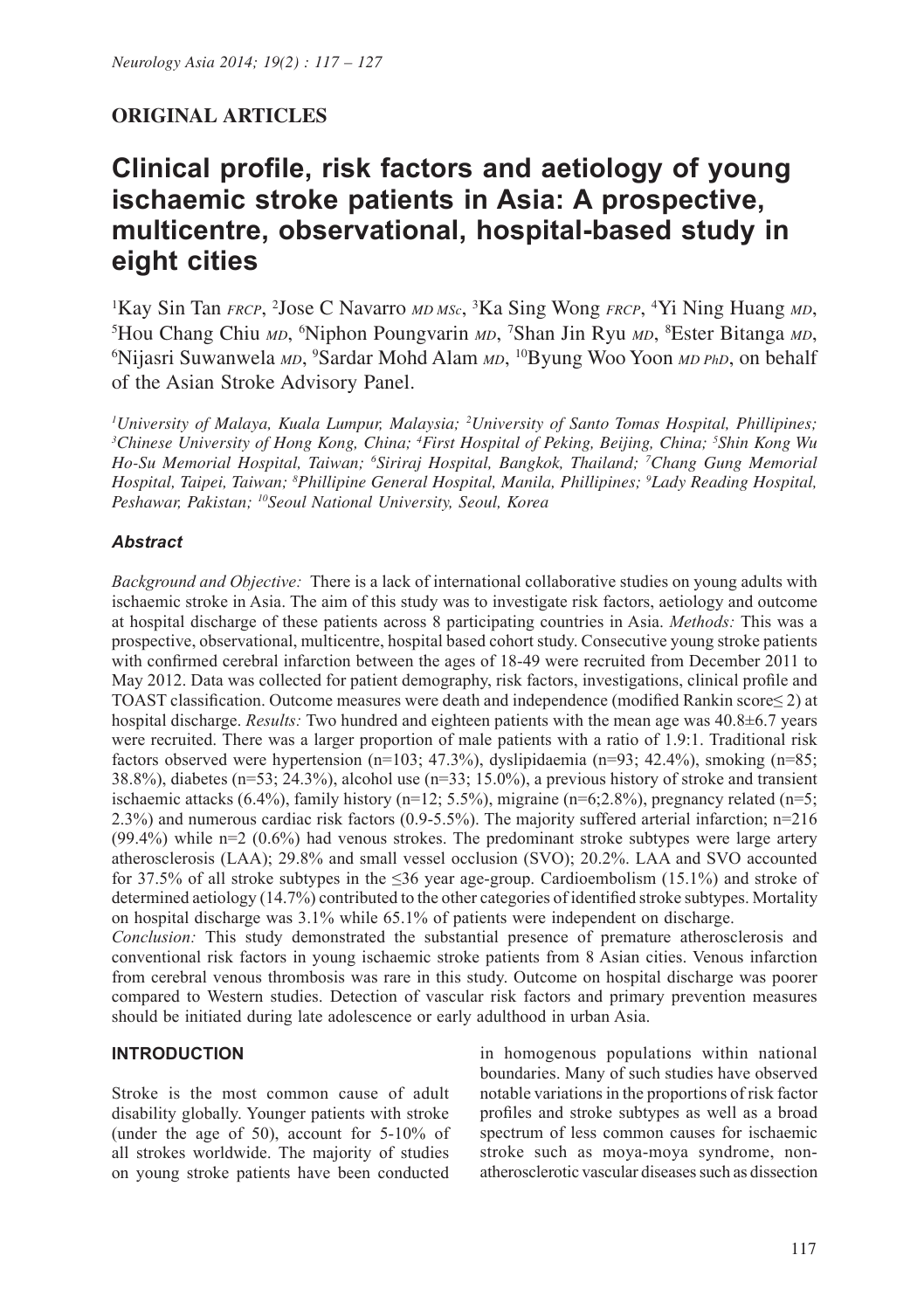and vasculitis, systemic lupus erythematosus and substance abuse across different countries and regions.1-10

There is a lack of international, multicentred studies on young adults with cerebral infarction in Asia. As such, the Asian Stroke Advisory Panel (ASAP) provided an ideal platform for this effort. Briefly, ASAP was founded in 1996 and consisted of a group of academic neurologists who were interested in the study of stroke in Asia. Research projects that were relevant to the region were formulated by consensus and implemented in the respective countries. Previous projects culminated in publications and provided data for important research issues in Asia.11-13 This study aimed to clarify the aetiological diagnoses, patterns of disease burden, clinical profille and outcome in young adults with cerebral infarction across several geographical regions in Asia.

#### **METHODS**

This was a multicentre, prospective, observational cohort study. The centres were located in major cities in the People's Republic of China, Hong Kong, South Korea, Malaysia, Pakistan, Philippines, Taiwan and Thailand. The relevant investigators enrolled consecutive young ischaemic stroke patients who were admitted into their respective hospitals from December 2011 to May 2012. Clinical parameters were collected through a standardized data collection form for patient demography, classification according to Oxfordshire Community Stroke Project (OCSP) criteria and risk factors. These patients were also investigated for stroke aetiologies and further classified by TOAST (Trial of ORG 10172 in Acute Stroke Treatment) criteria. Functional outcome on discharge was recorded with modified Rankin scale (mRS). Each centre received approval from their respective institutional review board to conduct the study. Patients included in the study were evaluated and investigated according to the investigators' practice and on local resources.

Risk factors were defined in the following manner. Hypertension was defined as previous BP above 140/90 mm Hg or in the presence of previous specific therapy. Dyslipidaemia was defined as total cholesterol level of  $\geq 5.2$  mmol/l. triglyceride levels  $\geq 1.8$ mmol/l and HDL  $\leq 1$ mmol/l. Diabetes mellitus was defined as elevated fasting blood glucose above 6.1mmol/l or HbA1c  $\geq 7\%$  or previously on oral hypoglycaemic or insulin injections. Current smokers were defined as patients who smoked  $\geq 10$  cigarettes per day for more than 1 year. Significant alcohol consumption was defined as  $\geq 30$  g of ethanol per day. Investigations included imaging studies to evaluate the intracranial, extracranial and cardiac status of stroke patients from both centres. Other investigations included chest radiography, ECG, fasting lipid profile, fasting glucose, HbA1c, thrombophilia screen and immunologic studies (anti-nuclear, anti-DNA and anti-ENA antibodies) were also performed where clinically indicated. The decision to perform these ancillary tests were left to the treating clinicians. The stroke events were classified according to the TOAST classification by the respective investigators. The categories were: (1) Large artery atherosclerosis (LAA); (2) Small-vessel occlusion (SVO): Lacunar syndrome and normal CT/MRI or relevant lesion <1.5cm and absent source of emboli; (3) Cardioembolism (CE); with potential large artery atherosclerotic sources of thrombosis or embolism absent; (4) Other determined aetiologies (OD); (5) Undetermined causes (UD): Two or more causes identified, negative evaluation or incomplete evaluation. All completed data forms were sent to the first author (KST) for data entry and analysis. Student's t-test for numerical variables and chi square test were used for categorical variables. All statistical tests were two-tailed and performed with The Statistical Package for Social Science (SPSS Inc., Chicago, USA; version 15.0 for Windows).

# **RESULTS**

Two hundred and thirty four patients were enrolled from 8 centres across Asia. Sixteen patients were excluded due to inadequate imaging and clinical data. Hence, data from 218 patients were analysed. (Table 1) The mean age was 40.8±6.7 years (range 18-49). There was a larger proportion of male patients; n=143 (65.3%) compared to female patients; n=75 (34.4%). Traditional risk factors observed were hypertension (47.2%), dyslipidaemia (42.6%), smoking (38.9%), diabetes (24.3%) and alcohol use (15.1%). Other risk factors noted were a previous history of stroke and transient ischaemic attack(6.4%), family history(5.5%), migraine(2.8%), pregnancy related states (2.3%) and numerous pre-existing cardiac diseases (0.9-5.5%). Patent foramen ovale was noted to exist in n=6 (2.8%) of all the cases evaluated. Less common but recognized risk factors in descending order of frequency were malignancy, substance abuse, systemic lupus erythematosus, radiation angiopathy,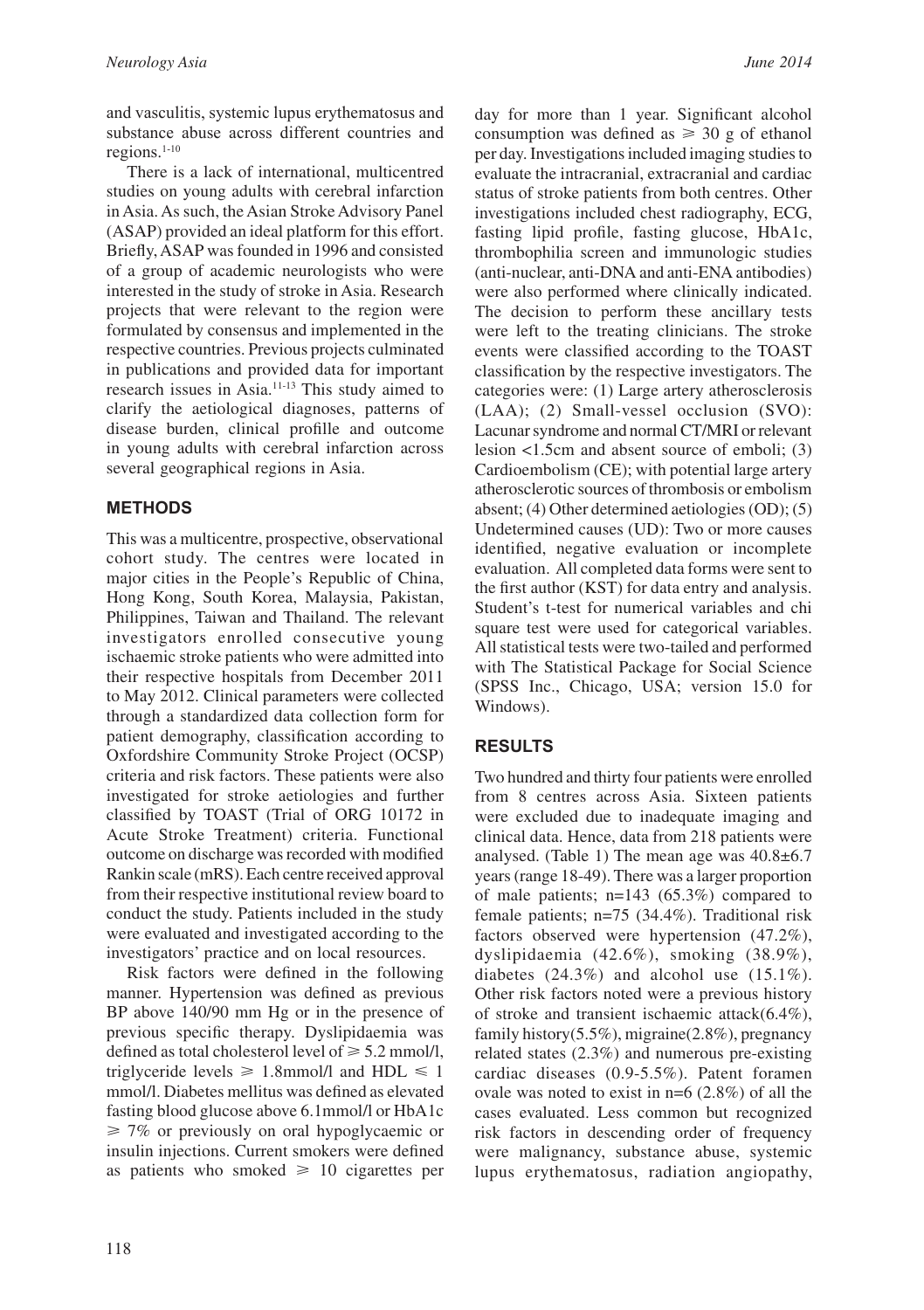hyperviscosity states, moya-moya disease and oral contraceptive pill. These less common conditions were found in 0.5% to 2.2% of the entire cohort. The complete list of risk factors, demographic profile and country of origin were summarized in Table 1.

The majority of the ischaemic stroke patients were arterial strokes; n=216 (99.4%) while n=2 (0.6%) were venous strokes. The clinical presentations according to the OCSP classification (Table 6) were partial anterior circulation infarction (50.4%), followed by lacunar infarction (23.4%) and posterior circulation infarction (17.9%). With reference to stroke aetiology, the predominant stroke subtypes were LAA (29.8%) and SVO (20.6%), contributing up to half of the entire cohort of patients. CE (15.1%) and stroke of determined aetiology (14.7%) made up the other categories of identified stroke subtypes. The OD category consisted of recognized causes of ischaemic strokes which include migrainous infarction [n=6; (2.8%)], vascular dissection  $[n=5; (2.3\%)]$ , systemic lupus erythematosus [n=3; (1.4%)], substance abuse [n=4;  $(1.8\%)$ ], haematological disorders including acquired coagulopathies [n=6; (2.8%)] and moya-moya disease,  $n=2$  (0.9%). Stroke of UD was 20.6%. About half of this sub-group were contributed by negative evaluation. The proportions derived from TOAST classification were summarized in Table 3.

In terms of investigations, all patients that were included in this study had neuroimaging either with computed tomography (CT) scan or magnetic resonance (MR). Of the cohort of patients, 73% had CT scan performed while 72% had MR imaging, 47% had both MRI and CT brain. Other non-invasive imaging modalities that were performed in more than 50% of patients were magnetic resonance angiography (60.8%), transcranial Doppler (51.7%) and extracranial carotid Duplex ultrasound (53.4%). The level of brain parenchyma and vascular imaging had been substantial, given the multiple overlapping investigations described above. Transthoracic echocardiogram was performed in 60% of the cohort while an additional 17.8% of the patients had transoesophageal echocardiogram performed. Interestingly, cerebral angiography was not commonly performed either for diagnostic or therapeutic purposes. Of the entire cohort, 6.9% had conventional 4 vessel angiography performed while only one patient (0.45%) had an invasive interventional procedure performed. CT angiography was also not frequently performed

despite its inherent advantage. This was performed in 11.8% of patients.

Relevant blood investigations' results which were performed during the index hospital admission were as follows: Serum glucose on admission was performed in 87.6% of patients and abnormal in 29.3%. Interestingly, HbA1c was performed in 52.5% and was abnormal in 18% of the patients. The hypercoagulable panel was performed in less than 26% of patients. From the tests performed, abnormally low levels were detected for Protein C (3.2%), Protein S (6%) and antithrombin III (5.5%). These tests were not repeated as this study ended hospital discharge. Thus, any form of hypercoaguable state was not confirmed by a repeat study. Other ancillary tests such as homocysteine levels were performed in less than 25% of patients with elevated levels detected in only 4% of patients. Anticardiolipin antibody and lupus anticoagulant levels were performed in about 30% of patients and only significantly elevated in 1.4%.

The short term outcome on hospital discharge was dichotomized to good outcome (mRS 0-2) and poor outcome (mRS 3-6). Seven patients (3.2%) were dead before hospital discharge while 31.65% (n=69) had poor outcome at hospital discharge. Of the entire cohort, 65.1% (n=142) was observed to have good outcome. Overall, patients classified as LAA on TOAST were observed to have poor outcome (p=0.02; 95%CI 1.10-3.62) while those with SVO had better outcomes. (p=0.0007; 95%CI 1.78-10.9). Both results were statistically significant. There was a trend towards statistical significance in the OD category. This was not surprising, given that  $38\%$  (n=12) of patients in this group had malignancy (n=4), systemic lupus erythematosus (n=3) and pregnancy related strokes  $(n=5)$ . (Table 4)

When we stratified our data to ages above 36 years and 36 years and below, significantly higher frequencies of traditional risk factors; hypertension, dyslipidemia and diabetes were observed in the older group. In contrast, documented risk factors related to pregnancy and raised anticardiolipin antibodies were observed with statistical significance in the younger group (Table 2). However, the numbers were small in this younger age group and should be interpreted with caution.

More importantly, LAA and SVO stroke subtypes account for 53.7% (94/175) of ischaemic stroke in age group >36 years and 37.2% (16/43) of those  $\leq$ 36 years. Other significant results in the  $\leq$ 36 yr age group were smaller proportions of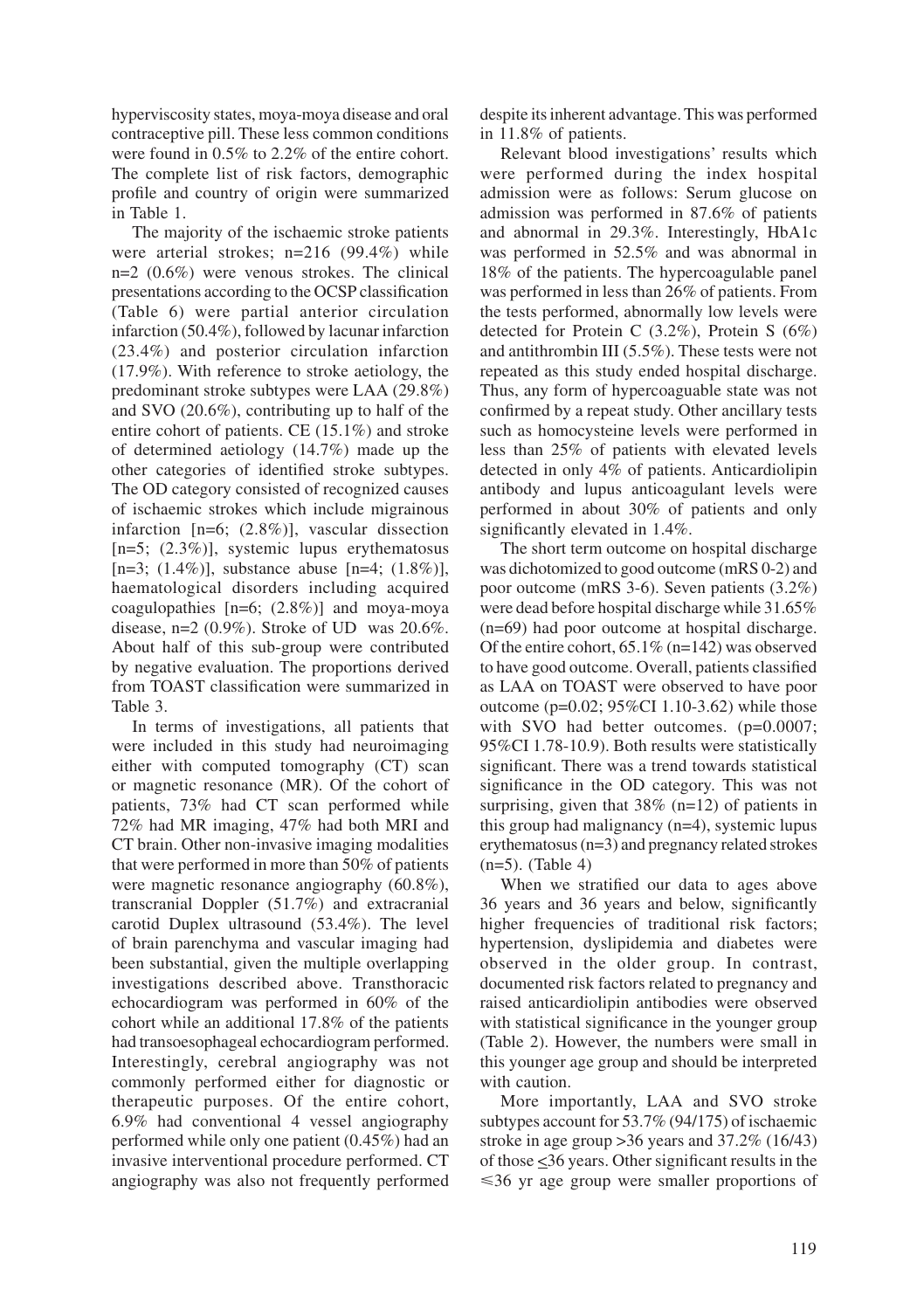| Table 1: Baseline demographic data of the study patients |                                                   |                                                                               |                                                                                                            |                                                                                                  |                                                     |                                                                                               |                                                                                                  |                                                                                     |                                                                                           |
|----------------------------------------------------------|---------------------------------------------------|-------------------------------------------------------------------------------|------------------------------------------------------------------------------------------------------------|--------------------------------------------------------------------------------------------------|-----------------------------------------------------|-----------------------------------------------------------------------------------------------|--------------------------------------------------------------------------------------------------|-------------------------------------------------------------------------------------|-------------------------------------------------------------------------------------------|
|                                                          | $\mathbf{n}(\mathcal{V}_\ell)$<br>$\overline{AB}$ | China<br>n $(\%)$                                                             | Hong Kong<br>$n(\%)$                                                                                       | Korea<br>$\mathbf{n}(\mathcal{V})$                                                               | Taiwan<br>$\mathbf{n}(\%)$                          | Philippines<br>$\mathbf{n}(\%)$                                                               | Thailand<br>$n(\%)$                                                                              | Malaysia<br>$\mathbf{n}(\%)$                                                        | Pakistan<br>$\mathbf{n}(\%)$                                                              |
| Non modifiable risk factors<br><b>Total patients</b>     | 218 (100)                                         | 21(9.6)                                                                       | 47 (21.6)                                                                                                  | 26(11.9)                                                                                         | 30(13.8)                                            | 18(8.3)                                                                                       | 14(6.4)                                                                                          | 35 (16.1)                                                                           | 27 (12.4)                                                                                 |
| Gender<br>Age                                            | $40.8 + 6.7$                                      | 39.9                                                                          | 42.9                                                                                                       | 40.6                                                                                             | 41.8                                                | 41.6                                                                                          | 41.1                                                                                             | 41.1                                                                                | 35.6                                                                                      |
| Male                                                     | $143(65.6)$<br>75 $(34.4)$                        | $\begin{array}{c} 18\ (85.7) \\ 3\ (14.3) \\ 5\ (23.8) \\ 0\ (0) \end{array}$ | $25(53.2)$<br>$22(46.80)$                                                                                  | $\begin{array}{c} 22 & (84.6) \\ 4 & (15.4) \\ 0 & (0) \\ 0 & (0) \end{array}$                   | $24(80)$<br>$6(20)$<br>$0(0)$<br>$0(0)$             | $\begin{array}{c} 10\ (55.6) \\ 8\ (44.4) \\ 3\ (16.7) \\ 1\ (5.5) \end{array}$               | $9(64.3)$<br>5 (35.7)<br>0 (0)                                                                   | 21 (60)<br>14 (40)<br>4 (11.4)<br>1 (2.9)                                           | 14(51.9)<br>13(48.1)                                                                      |
| Family history of stroke<br>Female                       |                                                   |                                                                               |                                                                                                            |                                                                                                  |                                                     |                                                                                               |                                                                                                  |                                                                                     |                                                                                           |
| Previous stroke or TIA                                   | $12(5.5)$<br>$14(6.4)$                            |                                                                               | $\begin{array}{c} 0.00 \\ 12.25.5 \end{array}$                                                             |                                                                                                  |                                                     |                                                                                               |                                                                                                  |                                                                                     | $\begin{matrix} 0 & 0 \\ 0 & 0 \end{matrix}$                                              |
| Modifiable risk factors                                  |                                                   |                                                                               |                                                                                                            |                                                                                                  |                                                     |                                                                                               |                                                                                                  |                                                                                     |                                                                                           |
| Hypertension                                             |                                                   |                                                                               |                                                                                                            |                                                                                                  |                                                     |                                                                                               |                                                                                                  |                                                                                     |                                                                                           |
| Dyslipidemia                                             | 103 (47.2)<br>93 (42.6)<br>52 (23.8)<br>85 (38.9) | 15 (71.4)<br>11 (52.4)<br>6 (28.6)<br>14 (66.7)<br>10 (47.6)                  | 22 (46.8)<br>29 (61.7)<br>7 (14.9)<br>17 (36.2)<br>5 (10.6)                                                | $\begin{array}{l} 9 \ (34.6) \\ 6 \ (23.1) \\ 2 \ (7.7) \\ 8 \ (30.8) \\ 3 \ (11.5) \end{array}$ | 9 (30)<br>14 (46.7)<br>9 (30)<br>15 (50)<br>2 (6.7) | $\begin{array}{c} 12\ (66.7) \\ 10\ (55.6) \\ 7\ (38.9) \\ 10\ (55.6) \\ 9\ (50) \end{array}$ | $\begin{array}{c} 4 \; (28.6) \\ 5 \; (35.7) \\ 0 \; (0) \\ 2 \; (14.3) \\ 0 \; (0) \end{array}$ | 22 (62.9)<br>16 (45.7)<br>16 (45.7)<br>14 (40)                                      |                                                                                           |
| Diabetes                                                 |                                                   |                                                                               |                                                                                                            |                                                                                                  |                                                     |                                                                                               |                                                                                                  |                                                                                     |                                                                                           |
| Smoking                                                  |                                                   |                                                                               |                                                                                                            |                                                                                                  |                                                     |                                                                                               |                                                                                                  |                                                                                     |                                                                                           |
| Alcohol                                                  | 33 (15.1)                                         |                                                                               |                                                                                                            |                                                                                                  |                                                     |                                                                                               |                                                                                                  | 3(8.6)                                                                              | $\begin{array}{c} 10\ (37) \\ 2\ (7.4) \\ 5\ (18.5) \\ 5\ (18.5) \\ 1\ (3.7) \end{array}$ |
| Risk Factors for Cardioembolism                          |                                                   |                                                                               |                                                                                                            |                                                                                                  |                                                     |                                                                                               |                                                                                                  |                                                                                     |                                                                                           |
| Atrial fibrillation                                      | 12(5.5)                                           |                                                                               |                                                                                                            |                                                                                                  |                                                     |                                                                                               |                                                                                                  |                                                                                     |                                                                                           |
| Rheumatic valvular heart disease                         | 11(5.5)                                           | $1(4.8)$<br>$0(0)$<br>$3(14.3)$<br>$0(0)$<br>$0(0)$                           | $\begin{array}{c} 3 & (6.4) \\ 5 & (10.6) \\ 5 & (6.4) \\ 3 & (8.5) \\ 4 & (2.1) \\ 1 & (2.1) \end{array}$ |                                                                                                  | $0.0000$<br>$0.0000$                                |                                                                                               |                                                                                                  | $\begin{array}{c} 3\ (8.6) \\ 0\ (0) \\ 2\ (5.7) \\ 0\ (0) \\ 1\ (2.9) \end{array}$ | $\begin{array}{c} 0.00 \\ -1.37 \\ 1.37 \\ 2.74 \\ 0.01 \end{array}$                      |
| Ischaemic heart disease                                  | 10(4.5)                                           |                                                                               |                                                                                                            |                                                                                                  |                                                     |                                                                                               |                                                                                                  |                                                                                     |                                                                                           |
| Patent foramen ovale                                     | 6(3.6)                                            |                                                                               |                                                                                                            |                                                                                                  |                                                     |                                                                                               |                                                                                                  |                                                                                     |                                                                                           |
| Prosthetic heart value                                   | 2(0.9)                                            |                                                                               |                                                                                                            |                                                                                                  |                                                     | $\begin{array}{c} 2 (11.1) \\ 2 (11.1) \\ 1 (5.6) \\ 1 (5.6) \\ 1 (6.6) \end{array}$          | $\begin{array}{l} (7.1) \\ 1 \ (7.1) \\ 0 \ (0) \\ 1 \ (7.1) \\ 0 \ (1) \\ 0 \ (0) \end{array}$  |                                                                                     |                                                                                           |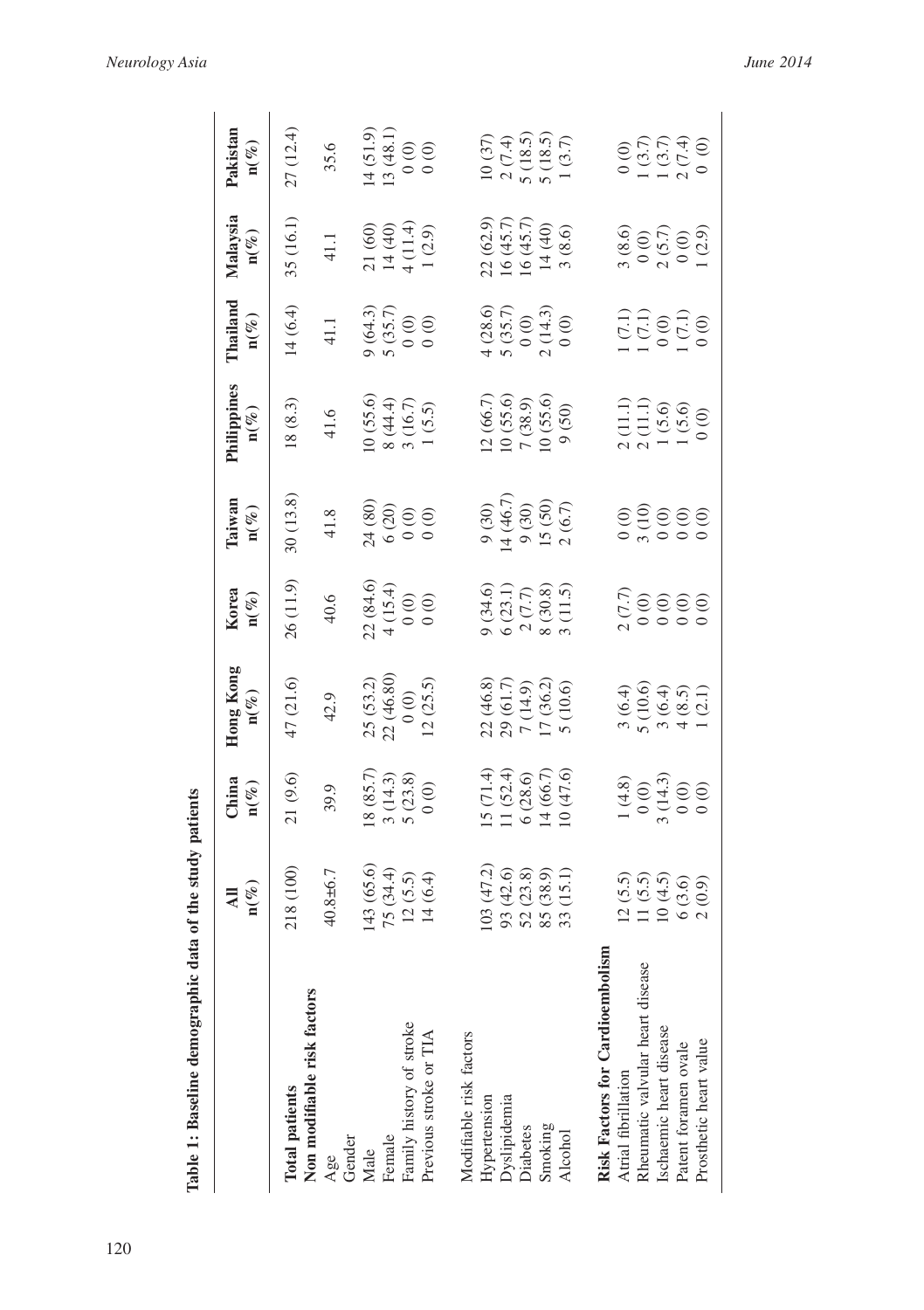|                                                                                                                        | $\mathbf{n}(\%)$<br>$\overline{\mathbf{a}}$ | $\begin{array}{l} \text{China} \\ \mathbf{n}(\%) \end{array}$ | Hong Kong<br>$\mathbf{n}(\mathcal{V}_c)$                                     | Korea $_{\mathbf{n}(\mathscr{C}_{o})}$ | Taiwan<br>$n(\%)$                                                               | Philippines<br>$\mathbf{n}(\%)$                                                                                                                                                                                                                                                                     | Thailand<br>$\mathbf{n}(\%)$                                                       | Malaysia<br>$n(\%)$                                                   | Pakistan<br>$\mathbf{n}(\%)$                                   |
|------------------------------------------------------------------------------------------------------------------------|---------------------------------------------|---------------------------------------------------------------|------------------------------------------------------------------------------|----------------------------------------|---------------------------------------------------------------------------------|-----------------------------------------------------------------------------------------------------------------------------------------------------------------------------------------------------------------------------------------------------------------------------------------------------|------------------------------------------------------------------------------------|-----------------------------------------------------------------------|----------------------------------------------------------------|
| <b>Total patients</b>                                                                                                  | 218 (100)                                   | 21(9.6)                                                       | 47(21.6)                                                                     | 26(11.9)                               | 30(13.8)                                                                        | 18(8.3)                                                                                                                                                                                                                                                                                             | 14(6.4)                                                                            | 35 (16.1)                                                             | 27 (12.4)                                                      |
| <b>Other Risk Factors</b>                                                                                              |                                             |                                                               |                                                                              |                                        |                                                                                 |                                                                                                                                                                                                                                                                                                     |                                                                                    |                                                                       |                                                                |
| Migraine                                                                                                               | 6(2.8)                                      |                                                               |                                                                              |                                        |                                                                                 |                                                                                                                                                                                                                                                                                                     |                                                                                    |                                                                       |                                                                |
| Pregnancy related                                                                                                      | 5(2.3)                                      |                                                               |                                                                              |                                        |                                                                                 |                                                                                                                                                                                                                                                                                                     |                                                                                    |                                                                       |                                                                |
| Dissection                                                                                                             | 5(2.3)                                      |                                                               |                                                                              |                                        |                                                                                 |                                                                                                                                                                                                                                                                                                     |                                                                                    |                                                                       |                                                                |
| Malignancy                                                                                                             | 4(1.8)                                      |                                                               |                                                                              |                                        |                                                                                 |                                                                                                                                                                                                                                                                                                     |                                                                                    |                                                                       |                                                                |
| Drug abuse                                                                                                             | 4(1.8)                                      | $(4.8)$<br>$(0.0000)$                                         | $\begin{array}{l} 3\ (6.4) \\ 0\ (0) \\ 0\ (0) \\ 2\ (4.3) \\ 0 \end{array}$ | 00000                                  | $\begin{array}{c} 0 & 0 \\ 0 & 0 \\ 4 & 13.3 \\ 1 & 3.3 \\ 1 & 0.3 \end{array}$ | $\begin{array}{r} 1.5.6 \\ 0.00 \\ 0.01 \\ 1.5.0 \\ 1.5.0 \\ 1.5.0 \\ 1.5.0 \\ 1.5.0 \\ 1.5.0 \\ 1.5.0 \\ 1.5.0 \\ 1.5.0 \\ 1.5.0 \\ 1.5.0 \\ 1.5.0 \\ 1.5.0 \\ 1.5.0 \\ 1.5.0 \\ 1.5.0 \\ 1.5.0 \\ 1.5.0 \\ 1.5.0 \\ 1.5.0 \\ 1.5.0 \\ 1.5.0 \\ 1.5.0 \\ 1.5.0 \\ 1.5.0 \\ 1.5.0 \\ 1.5.0 \\ 1.5.$ | $\begin{array}{c} 0 & 0 & 0 \\ 0 & 0 & 0 \\ 0 & 0 & 0 \\ 0 & 0 & 0 \\ \end{array}$ | $\begin{array}{c}\n 1.29 \\  0.000 \\  0.000 \\  0.000\n \end{array}$ | $2(7.4)$<br>5 (18.5)<br>0 (0)<br>0 0 (0)                       |
|                                                                                                                        |                                             |                                                               |                                                                              |                                        |                                                                                 |                                                                                                                                                                                                                                                                                                     |                                                                                    |                                                                       |                                                                |
| a) Raised ACL antibodies/+ve LA<br>Haematological                                                                      | 3(1.4)                                      |                                                               |                                                                              |                                        |                                                                                 |                                                                                                                                                                                                                                                                                                     |                                                                                    |                                                                       |                                                                |
| b) Hyperviscosity                                                                                                      | 2(0.9)                                      | $\begin{matrix} 0 & 0 \\ 0 & 0 \end{matrix}$                  | $\frac{0}{(2.1)}$                                                            | 0.00000                                | $(3.3)$<br>0 (0)                                                                |                                                                                                                                                                                                                                                                                                     | $\begin{matrix} 0 & 0 \\ 0 & 0 \end{matrix}$                                       | $(2.9)$<br>1 (2.9)                                                    | $(3.7)$<br>$(0.6)$<br>$(3.7)$<br>$(3.7)$<br>$(0.6)$<br>$(0.6)$ |
|                                                                                                                        |                                             |                                                               |                                                                              |                                        |                                                                                 |                                                                                                                                                                                                                                                                                                     |                                                                                    |                                                                       |                                                                |
| <b>SLE</b>                                                                                                             | 3(1.4)                                      |                                                               |                                                                              |                                        |                                                                                 |                                                                                                                                                                                                                                                                                                     |                                                                                    |                                                                       |                                                                |
| Moya Moya disease                                                                                                      | 2(0.9)                                      |                                                               |                                                                              |                                        |                                                                                 |                                                                                                                                                                                                                                                                                                     |                                                                                    |                                                                       |                                                                |
| Oral contraceptive pill(OCP                                                                                            | 1(0.5)                                      | 0000                                                          |                                                                              | 0000                                   |                                                                                 | $(5.6)$<br>$0.0000$                                                                                                                                                                                                                                                                                 | 0000                                                                               |                                                                       |                                                                |
| Post radiation angiopathy                                                                                              | (0.5)                                       |                                                               | $\begin{array}{c} 0.00 \\ 2.4.3 \\ 1.2.1) \\ 1.2.1) \\ 1.2.1) \end{array}$   |                                        |                                                                                 |                                                                                                                                                                                                                                                                                                     |                                                                                    |                                                                       |                                                                |
| Risk factors > 100% due overlapping risk factors in some patient<br>ACL, anticardiolipin antibodies; LA, Lupus anticoa | agulant                                     |                                                               |                                                                              |                                        |                                                                                 |                                                                                                                                                                                                                                                                                                     |                                                                                    |                                                                       |                                                                |

Table 1: Baseline demographic data of the study patients **Table 1: Baseline demographic data of the study patients**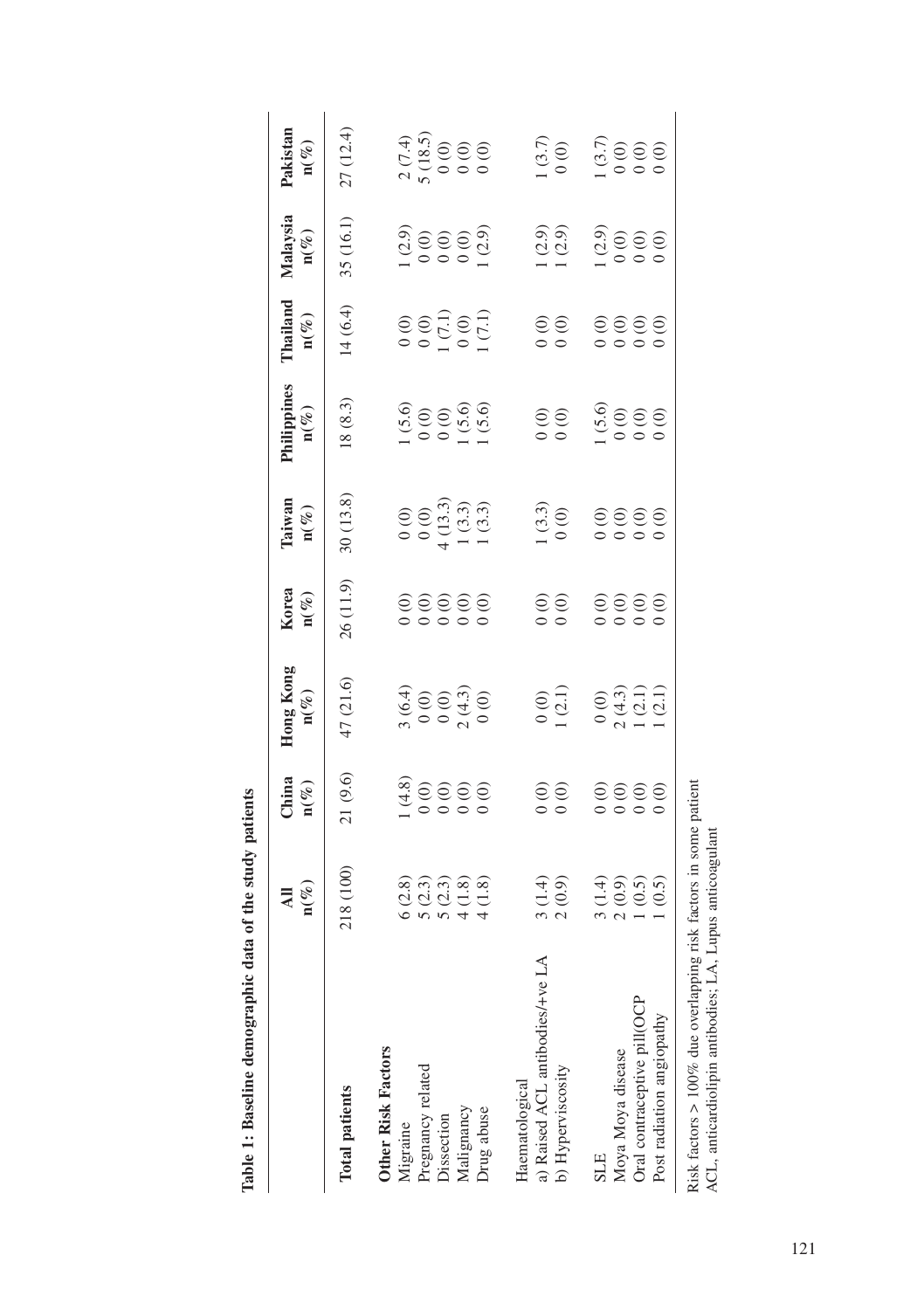|                                                                | All<br>$(N = 218)$     | Age                      |                               | $\mathbf{P}$     | Odds ratio (95%CI) Significant           |                        |
|----------------------------------------------------------------|------------------------|--------------------------|-------------------------------|------------------|------------------------------------------|------------------------|
|                                                                |                        | >36 years<br>$(N = 175)$ | $\leq 36$ vears<br>$(N = 43)$ |                  |                                          |                        |
| Non modifiable risk factor<br>Gender                           |                        |                          |                               |                  |                                          |                        |
| Male<br>Female                                                 | 143 (65.6)<br>75(34.4) | 113 (64.6)<br>62(35.4)   | 30(69.8)<br>13(30.2)          | 0.52             | $1.27(0.62 - 2.60)$                      | <b>NS</b>              |
| Previous stroke or TIA<br>Family history of stroke in siblings | 14(6.4)<br>12(5.5)     | 12(6.9)<br>9(5.1)        | 2(4.7)<br>3(7)                | 0.6<br>0.64      | $1.51(0.32-7.01)$<br>$1.38(0.36-5.34)$   | <b>NS</b><br>NS.       |
| Modifiable risk factors                                        |                        |                          |                               |                  |                                          |                        |
| Hypertension<br>Dyslipidaemia                                  | 103(47.3)<br>93 (42.7) | 94 (53.7)<br>85 (48.6)   | 9(20.9)<br>8(18.6)            | 0.0001<br>0.0003 | 4.38 (1.98-9.68)<br>$4.13(1.81-9.41)$    | ${\bf S}$<br>${\bf S}$ |
| <b>Diabetes</b><br>Smoking                                     | 52(24.3)<br>85 (38.9)  | 47 (26.9)<br>68 (38.9)   | 5(11.6)<br>17(39.5)           | 0.03<br>0.93     | $2.87(1.07 - 7.73)$<br>$1.03(0.52-2.04)$ | S<br><b>NS</b>         |
| Alcohol                                                        | 33(15.1)               | 28(16)                   | 5(11.6)                       | 0.47             | $1.45(0.52-4.00)$                        | <b>NS</b>              |
| <b>Risk factors for cardioembolism</b>                         |                        |                          |                               |                  |                                          |                        |
| Atrial fibrillation<br>Rheumatic or valvular heart disease     | 12(5.5)<br>11(5.0)     | 11 $(6.3)$<br>9(5.1)     | 1(2.3)<br>2(4.7)              | 0.31<br>0.9      | 2.82 (0.35-22.44)<br>$1.11(0.23-5.34)$   | NS<br><b>NS</b>        |
| Ischaemic heart disease                                        | 10(4.5)                | 9(5.1)                   | 1(2.3)                        | 0.43             | $2.28(0.28-18.48)$                       | $_{\rm NS}$            |
| PFO/ASD/MVP                                                    | 8(3.7)                 | 5(2.9)                   | 3(7)                          | 0.2              | $0.39(0.09-1.71)$                        | <b>NS</b>              |
| Prosthetic Heart Valve                                         | 2(0.9)                 | 2(1.1)                   | 0(0)                          | 0.48             | $\overline{0}$                           | <b>NS</b>              |
| Other risk factors                                             |                        |                          |                               |                  |                                          |                        |
| Migraine<br>Pregnancy related                                  | 6(2.8)<br>5(2.3)       | 4(2.3)<br>1(0.6)         | 2(4.7)<br>4(9.3)              | 0.4<br>0.0006    | $0.48(0.08-2.71)$<br>$0.06(0.01-0.52)*$  | <b>NS</b><br>S         |
| Malignancy                                                     | 4(1.8)                 | 4(2.3)                   | 0(0)                          | 0.32             | $\overline{0}$                           | <b>NS</b>              |
| Miscarriage                                                    | 4(1.8)                 | 2(1.1)                   | 2(4.7)                        | 0.12             | $0.24(0.03-1.73)$                        | <b>NS</b>              |
| Substance abuse                                                | 4(1.8)                 | 3(1.7)                   | 1(2.3)                        | 0.79             | $0.73(0.07 - 7.22)$                      | <b>NS</b>              |
| <b>SLE</b><br>Raised anticardiolipin                           | 3(1.4)                 | 2(1.1)                   | 1(2.3)                        | 0.55             | $0.49(0.04-5.48)$                        | <b>NS</b>              |
| antibodies / +ve LA**                                          | 3(1.4)                 | 1(0.6)                   | 2(4.7)                        | 0.04             | $0.12$ $(0.01 - 1.33)*$                  | S                      |
| Moya Moya disease                                              | 2(0.9)                 | 2(1.1)                   | 0(0)                          | 0.48             | $\overline{0}$                           | <b>NS</b>              |
| Oral contraceptive                                             | 1(0.5)                 | 1(0.6)                   | 0(0)                          | 0.62             | $\overline{0}$                           | <b>NS</b>              |
| Radiation angiopathy                                           | 1(0.5)                 | 1(0.6)                   | 0(0)                          | 0.62             | $\theta$                                 | NS.                    |
| Hyperviscosity<br>-Thrombocytosis                              |                        |                          |                               |                  |                                          |                        |
| - Polycythemia                                                 | 1(0.5)                 | 0(0)                     | 1(2.3)                        | 0.04             | <b>NA</b>                                | <b>NS</b>              |

#### **Table 2: Cerebral infarction in young adults with risk factors stratified by age**

Significant <36 age group

TIA, transient ischaemic attack; PFO, patent foramen ovale; ASD, atrial septal defect; MVP, mitral valve prolapse; S, significant; NS, not significant; SLE, systemic lupus erythematosus; LA, lupus anticoagulant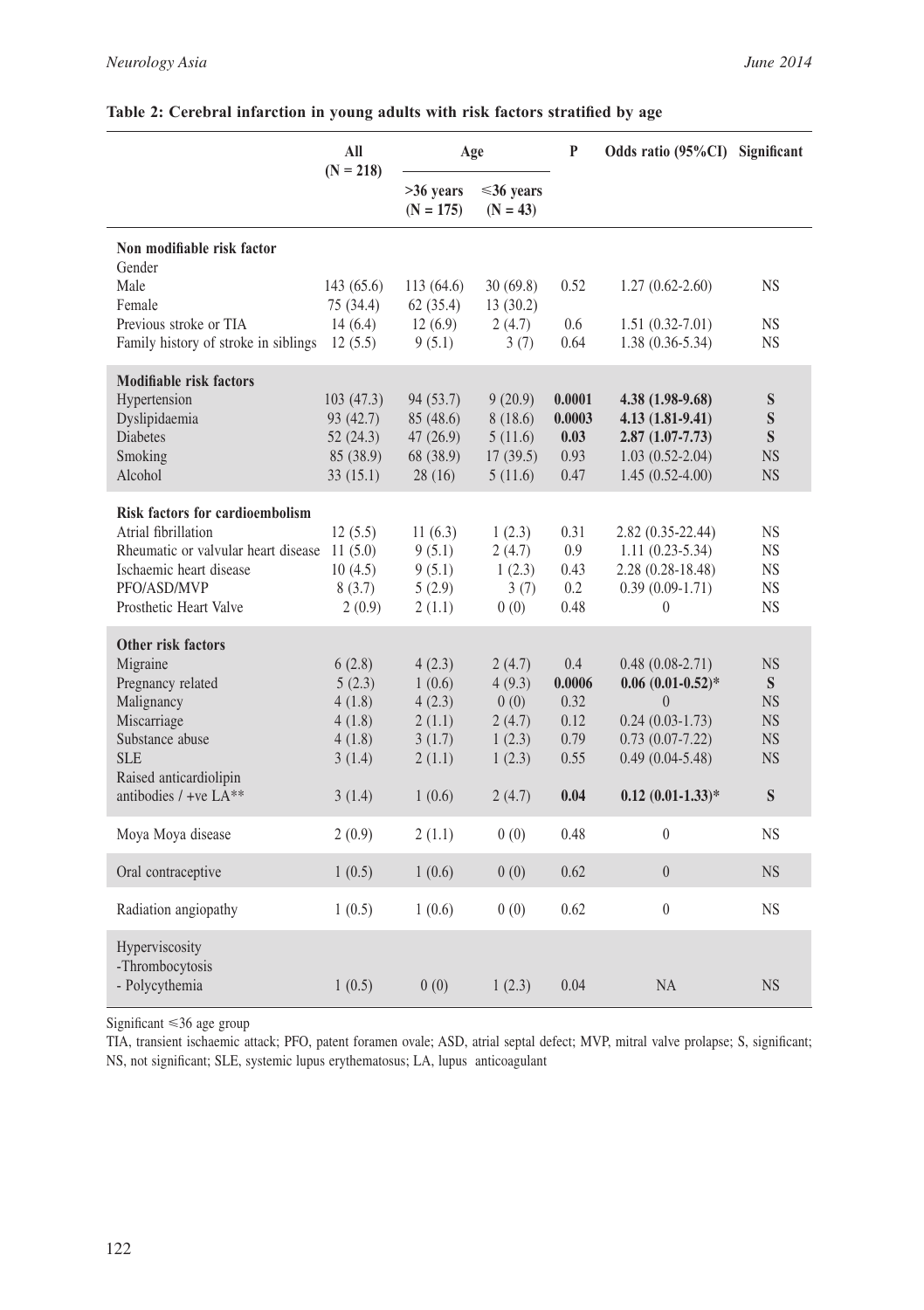| Table 3: Stroke Aetiology on TOAST classification |  |  |
|---------------------------------------------------|--|--|
|---------------------------------------------------|--|--|

| All $(n=218)$                                                                                             | $\mathbf{n}(\%)$ |  |
|-----------------------------------------------------------------------------------------------------------|------------------|--|
| Large vessel atherosclerosis (LAA)                                                                        | 65(29.8)         |  |
| Cardioembolism (CE)                                                                                       | 33(15.1)         |  |
| Small vessel occlusion (SVO)                                                                              | 45(20.6)         |  |
| Other determined aetiology (OD)<br>Non – atherosclerotic inflammatory vasculopathies<br><b>Dissection</b> | 32(14.7)         |  |
| Post radiation angiopathy                                                                                 | 5(2.3)<br>1(0.5) |  |
| Moya Moya disease                                                                                         | 2(0.9)           |  |
| Vasospastic disorders                                                                                     |                  |  |
| Migranous infarction                                                                                      | 6(2.8)           |  |
| Pregnancy related                                                                                         | 5(2.3)           |  |
| Substance abuse                                                                                           | 4(1.8)           |  |
| Systemic lupus erythematosus                                                                              | 3(1.4)           |  |
| Haematological disorders $&$ acquired coagulopathies                                                      |                  |  |
| Malignancy                                                                                                | 4(1.8)           |  |
| Hyperviscosity states                                                                                     |                  |  |
| Polycythaemia                                                                                             | 1(0.5)           |  |
| Thromobocytosis                                                                                           | 1(0.5)           |  |
| Undetermined aetiology (UD)                                                                               | 45(20.6)         |  |
| Two or more possible causes                                                                               | 5(2.3)           |  |
| Negative evaluation                                                                                       | 22(10.1)         |  |
| Incomplete evaluation                                                                                     | 18(8.3)          |  |

Raised anticardiolipin antibody antibodies/+ve lupus anticoagulant excluded from TOAST classification as repeat tests were not performed

Oral contraceptive pill excluded from TOAST classification

# **Table 4: TOAST classification and functional outcome**

| <b>Toast criteria</b>         |      | Good<br>$\text{Outcome}(0-2)$<br>$n = 142$ (%) | Poor<br>$\text{Outcome}(3-6)$<br>$n = 76$ (%) | p      | <b>OR</b><br>95% CI      |
|-------------------------------|------|------------------------------------------------|-----------------------------------------------|--------|--------------------------|
| Large artery atherosclerosis  | (65) | 35(24.6)                                       | $30(40.0)*$                                   | 0.02   | 0.50<br>$(0.276 - 0.92)$ |
| Cardioembolism                | (33) | 21 (14.8)                                      | 12(16.0)                                      | 0.84   | 0.93<br>$(0.43 - 2.00)$  |
| <b>Small vessel occlusion</b> | (44) | 39(27.5)                                       | 6(8.0)                                        | 0.0007 | 4.42<br>$(1.78-10.99)$   |
| Other determined aetiologies  | (32) | 16(11.2)                                       | 16(21.1)                                      | 0.052  | 0.48<br>$(0.22 - 1.02)$  |
| Undetermined aetiologies      | (45) | 32(23.2)                                       | 13(21.3)                                      | 0.35   | 1.41<br>$(0.69 - 2.88)$  |

\*Denotes statistical significance for poor outcome in large artery atherosclerosis category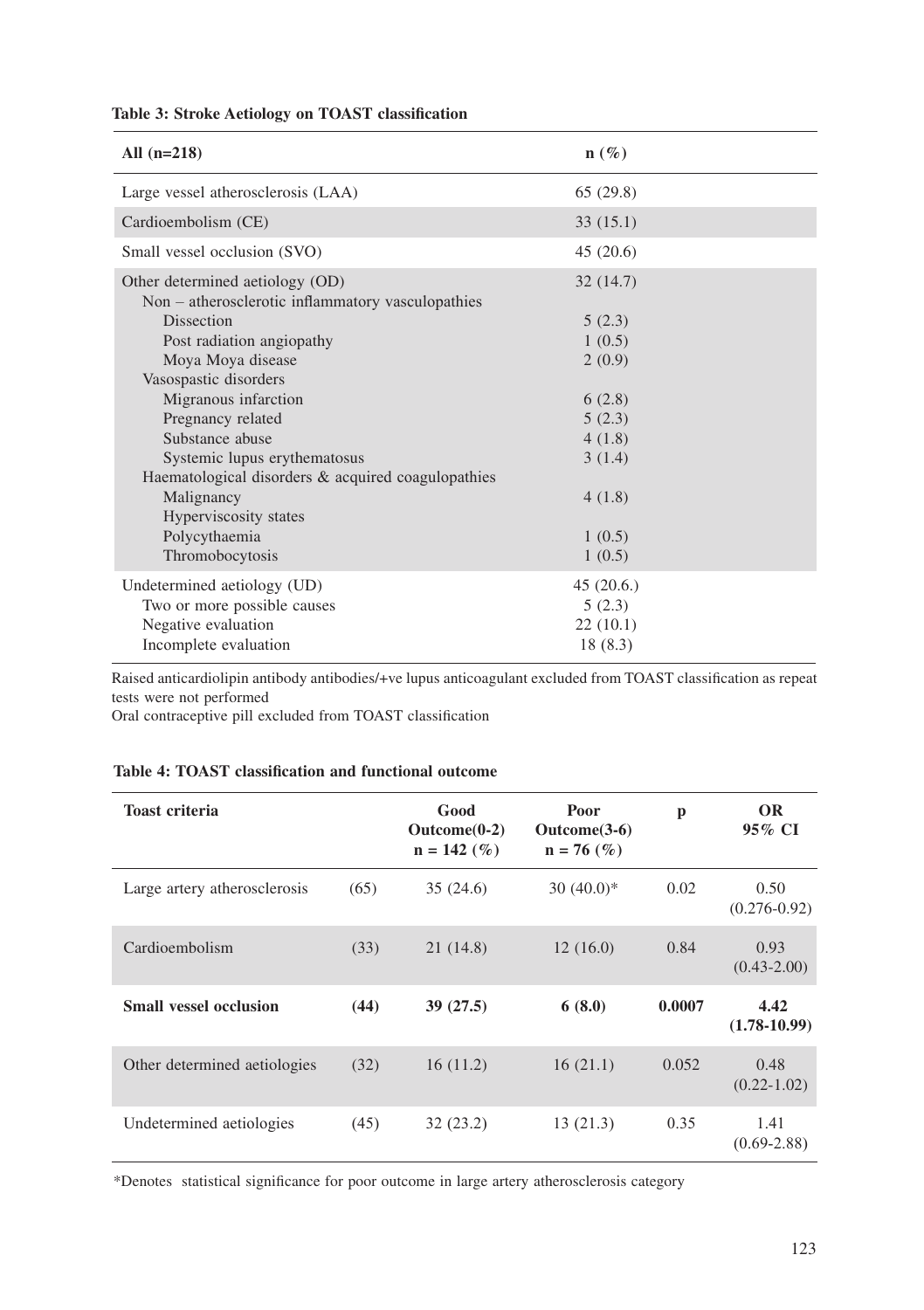patients classified as SVO and larger proportions of patients classified as other determined aetiology (OD) categories.(Table 5)

### **DISCUSSION**

To our knowledge, this is the first prospective multicentre observational study on young adults with cerebral infarction in Asia. The collective data provides a contemporary, cross sectional description of the clinical profile, risk factors, aetiological diagnoses and short term outcomes for a diverse group of young Asian patients.

Our study found a male to female ratio of 1.9 to 1 and this male predominance was consistent with many previous studies of cerebral infarction in young adults in Asia and elsewhere.<sup>1-10</sup> Male predominance was observed to be highest in Asia with a lower male/female ratio has been noted in European<sup>1,14-17,22</sup> and North American studies.18-20 The main findings from this study were the substantial presence of traditional risk factors in our cohort of patients. Hypertension was documented in 47.2% of the entire cohort of patients and was the most common risk factor. The risk factors in descending order were dyslipidemia, smoking, diabetes and alcohol excess. These risk factors were observed in 42.6%, 38.9%, 24.3% and 15.1% of the entire cohort of patients respectively. Many previous studies have detected this pattern of risk factors.<sup>2-6,8-10</sup>

Hypertension was a frequent risk factor with 32% to 65% of the young ischaemic stroke patients implicated. This risk factor was also noted more commonly in Asian studies<sup> $2-6,8-10$ </sup>, among young black patients in the United States $(55\%)^{18}$  and in recent European studies.  $(39.1\%)^{1,22}$  Cigarette smoking is a known risk factor for ischaemic stroke, increasing its relative risk three-fold.23 The prevalence of smoking in our study was 38.8% which was less than several Western studies (prevalence of  $44-47\%^{1,22}$ ) but higher than previous Asian studies.2,4-9

The prevalence of diabetes varied widely between studies in the Asian literature, ranging from  $7.3\%$  to  $52.2\%$ .<sup>2-10</sup> Our study recorded a prevalence rate of 24.8%, a percentage consistent with the rising impact of diabetes in the Asian region.21 Of our patients, 42.4% had dyslipidemia and this figure was higher than most published studies with the exception of studies from Finland<sup>1</sup>, Taiwan  $5$  and Italy.<sup>22</sup> Our data highlight the rising complications of chronic lifestyle diseases in major Asian cities. Possible contributory factors were rapid urbanization, lack of early diagnosis due to insufficient or uncoordinated primary care as well as poor treatment compliance leading to premature atherosclerosis and ischaemic strokes in these young patients.

The major stroke sub-types in our study by TOAST criteria were LAA and SVO at 29.8% and 20.6% respectively. Our findings were similar to several studies in Asia but different from studies in Europe and North America. Asian studies found that the proportions of large vessel

| <b>TOAST</b> classification                                                                                          | All                          |                              | Age                           | P                    | Odds ratio (95%CI)                                         | Significance                 |
|----------------------------------------------------------------------------------------------------------------------|------------------------------|------------------------------|-------------------------------|----------------------|------------------------------------------------------------|------------------------------|
|                                                                                                                      | $= 218$<br>(N <sup>2</sup> ) | $>36$ years<br>$(N = 175)$   | $\leq 36$ vears<br>$(N = 43)$ |                      |                                                            |                              |
| Large artery atherosclerosis                                                                                         | 65(29.8)                     | 52(29.7)                     | 13(30.2)                      | 0.95                 | $0.98(0.47-2.02)$                                          | <b>NS</b>                    |
| <b>Small vessel occlusion</b>                                                                                        | 45(20.2)                     | 42(24.0)                     | 3(7.0)                        | 0.02                 | $4.21(1.24-14.31)$                                         | S                            |
| Cardioembolism                                                                                                       | 33(15.1)                     | 28(16.0)                     | 5(11.6)                       | 0.47                 | $1.45(0.52-4)$                                             | <b>NS</b>                    |
| Other determined aetiology                                                                                           | 32(14.7)                     | 21(12)                       | 11(25.6)                      | 0.02                 | $2.52$ $(1.11-5.74)$ *                                     | S                            |
| Undetermined aetiology<br>Two or more possible.<br>causes identified<br>Negative evaluation<br>Incomplete evaluation | 5(2.3)<br>20(9.2)<br>20(9.2) | 3(1.7)<br>14(8.0)<br>17(9.7) | 2(4.7)<br>6(14.1)<br>3(7.0)   | 0.25<br>0.23<br>0.58 | $0.36(0.06-2.21)$<br>$0.54(0.19-1.49)$<br>$1.43(0.4-5.14)$ | <b>NS</b><br><b>NS</b><br>NS |

| Table 5: TOAST Classification stratified by age |  |
|-------------------------------------------------|--|
|-------------------------------------------------|--|

\* Significance noted in ≤36 year-old group for other determined aetiology category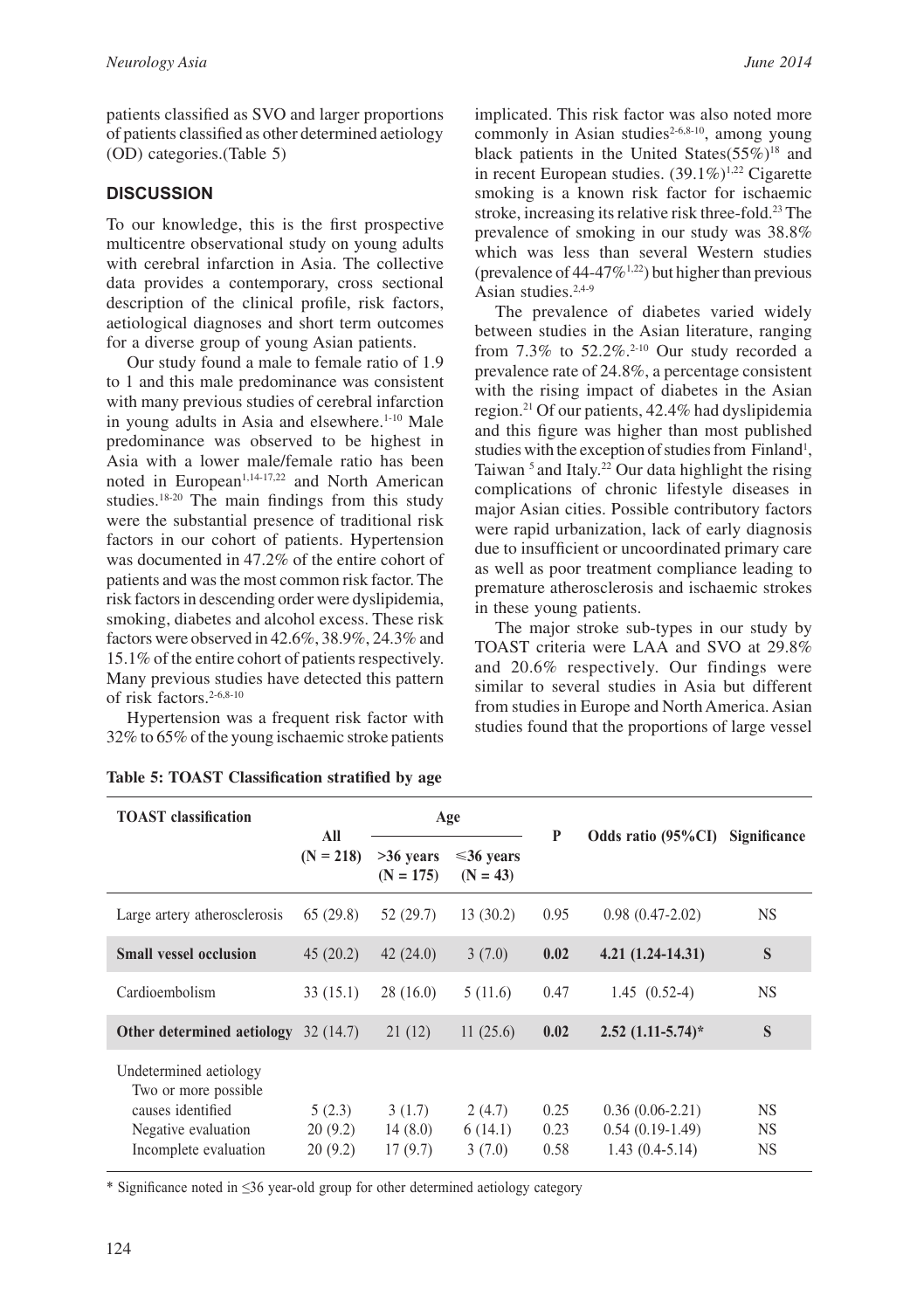atherosclerosis ranged between 7.5% to 28.3%2-9 but our study exceeded all previous single hospitalbased studies. Previous studies from Asia also described 17.4% to  $42.5\%^{2-9}$  of patients in the SVO category and the figures in our study was consistent with the lower part of this published range. European and North American studies generally observed lower percentages of SVO and LAA, noted between 3%-17.4% and 2-16% respectively.1,14,15,19-20 The stated figures excluded a study which revealed small vessel occlusion in 21% of young black men in the United States.18 The same studies<sup>1,14,15,19-20</sup> also observed larger percentages of patients in the determined stroke and CE categories.

It is well recognized that SVO and LAA are more common in Asians compared to other populations.24-26 However, when we stratified our data by age groups, SVO was significantly more common in the older age group (>36 years) compared to the younger group  $(\leq 36 \text{ years})$ , while the proportion of LAA was more evenly distributed across both ages groups.(Table 5) One possible explanation was that SVO presenting as small subcortical infarction (SSI) may have been overdiagnosed with the TOAST classification. Recent data demonstrated that the orifices of perforating arteries can be obstructed in mild large artery stenosis (under 50%), giving rise to SSI.<sup>27</sup> In addition, small undetectable plaques on conventional MRA but observable via high resolution MR studies can contribute to further erroneous SVO diagnoses.28

Interestingly, there were high proportions of SVO and LAA in both the  $\leq 36$  age group (16/43)  $\sim$  37%) and in the >36 age group (94/175  $\sim$ 53.7%) when compared to European and North American studies.<sup>1,14,15,19-20</sup> In both age groups, relatively higher proportions of conventional risk factors (diabetes, hypertension, dyslipidaemia, smoking and alcohol excess) were also noted. In the  $\leq 36$  year old age group, the presence of these risk factors was observed in 11.6%-39.5% of patients. Statistically significant differences were also observed in hypertension, dyslipidaemia and diabetes in the >36 year age group.

It has been widely recognised that traditional risk factors and SVO/LAA stroke subtypes increase with age. In Asia, the impact of these conventional risk factors from late adolescence (as seen in our study) and from a higher baseline prevalence have resulted in larger proportions of SVO and LAA subtypes. These findings underscore the importance of early risk factor detection and primary prevention, given the premature onset of cerebrovascular complications.

Our study also revealed a low frequency of cerebral infarction from cerebral venous thrombosis. A previous study by Wasay *et al*. 29 observed that 21% of ischaemic strokes in women were caused by cerebral venous thrombosis, highlighting geographical differences within Asia in the frequency and risk factors for cerebral venous thrombosis. Of our patients 90% were recruited from South East Asia and East Asia while studies by Wasay *et al*. 29-30 recruited about 70% of the patients from India, Pakistan and Sri Lanka. (South Asia)

With reference to routine investigations, the high level of admission blood glucose was likely to be related to the higher prevalence of diabetes  $(24.2\%)$  in our cohort of patients.<sup>21</sup> Interestingly, 18% of patients tested with HbA1c showed abnormal levels indicating sub-optimal glycaemic control. The reference values for glucose and HbA1c were derived from the principal investigator's laboratory. However, the final abnormal values were reliant upon the respective co-investigators' laboratory as there was no funding for central facilities.

Coagulation abnormalities that were detected in our patients were transient and secondary to acute phase reactions. These changes were well described in the literature.<sup>31</sup> Coagulation tests were also infrequently performed among the participating countries during the index admission. This practice may be the result of a combination of low perceived yield and the cost of these tests in ischaemic stroke patients, given that hereditary coagulation deficiencies are extremely rare.31-33

In our study, vascular dissection was an infrequent cause of young ischaemic stroke and accounted for 2.3% of our study subjects. This proportion was much lower than a study from Taiwan in which vascular dissection accounted for  $7.6\%$  of patients.<sup>5</sup> Overall, these figures were lower than studies from outside Asia which reported vascular dissection in up to 20% of their study patients.<sup>1,16</sup> There were several possible explanations for these differences. Firstly, arterial dissection could be underdiagnosed due to incomplete diagnostic work up such as fat suppressed MR sequences and the selective use of conventional angiography. Secondly, although its pathophysiology is poorly understood, patients with arterial dissection may have underlying constitutional factors such as connective tissue disorders and genetic predisposition<sup>34</sup> interacting with environmental factors (trauma or infection) or other epistatic effects.34,35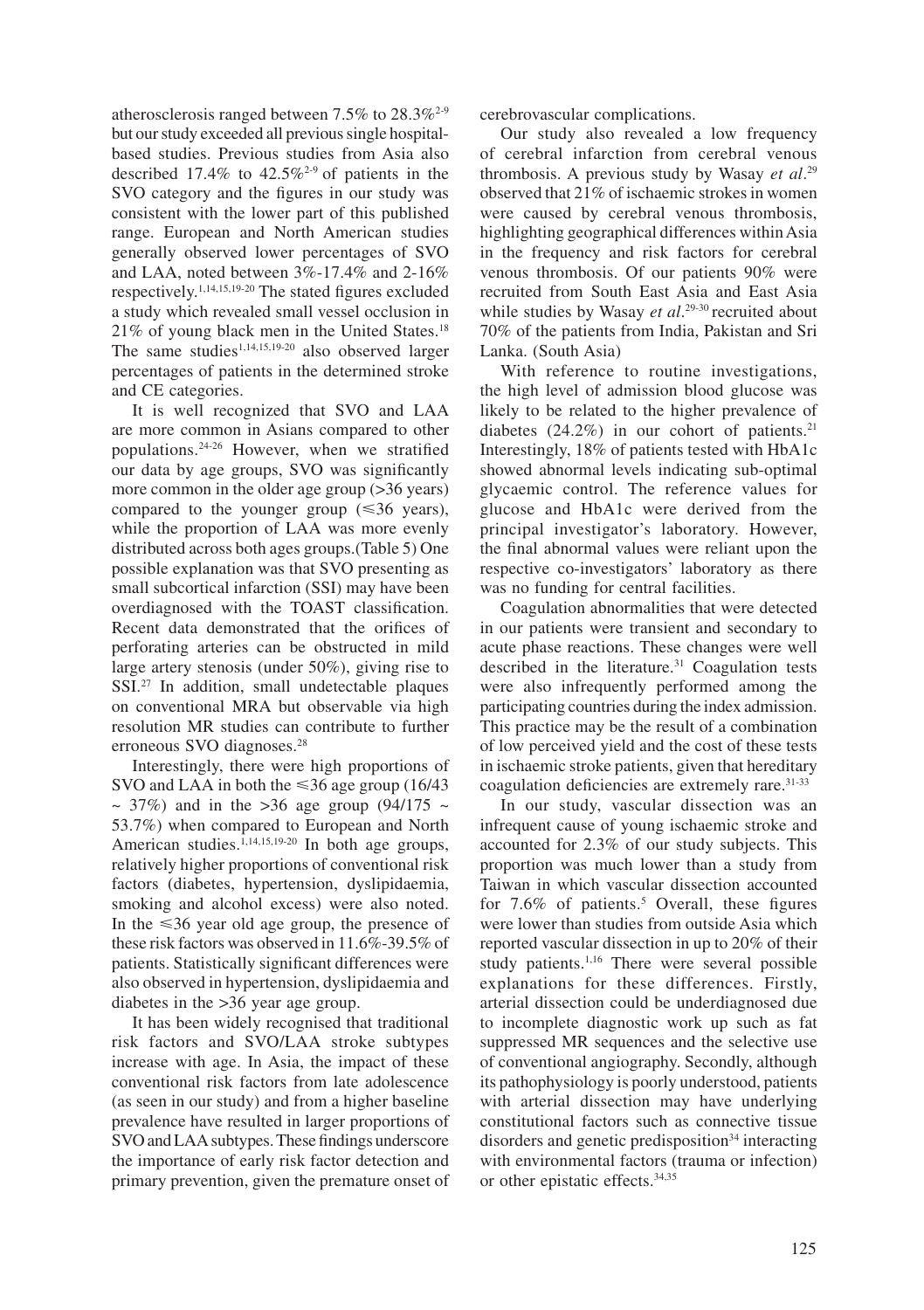Our data also showed that young stroke patients with LAA had significantly poorer outcomes at hospital discharge compared to patients with SVO. (Table 4) This observation was consistent with previous studies in Asia which described worse outcomes in patients with large intracranial or extracranial atherosclerosis.36-38 The overall mortality rate at hospital discharge was 3.2%. This rate was better than a previous Asian multi-centre study which recruited consecutive stroke patients of all ages. A complication rate of 42.9% and a mortality rate of 6.1% was observed in this previous study while the proportion of patients admitted into an organized stroke unit was documented as under 50%.<sup>12</sup> The lack of stroke units in the region may explain the lower percentage of patients with good outcome at hospital discharge (65.1%) while similar studies from Europe and North America documented favourable outcomes in more than 85% of surviving patients.<sup>14,20</sup>

There were several limitations to this study. Firstly, the number of patients were relatively small due to the short recruitment period. There were also no resources for central imaging and laboratory facilities for data storage and analysis. Nevertheless, the major strengths of this study were its prospective study design and the enrollment of consecutive patients across several representative geographical regions in Asia. Patients were also not likely to be missed as young patients with cerebral infarction were likely to require hospital admission or referred for neurological evaluation.

In conclusion, this study demonstrated the feasibility and importance of international collaboration within Asia. Detection of risk factors and primary prevention are important in mitigating future increases of cerebral infarction in young Asian adults. The findings related to vascular dissection, cerebral venous thrombosis and the trend for poorer outcome in the OD category are areas for future research.

# **ACKNOWLEDGEMENTS**

This project was supported in part by the University of Malaya sabbatical leave program 2013/14 of the principal investigator. The authors wish to collectively thank Miss Jenny Hong and Mr Andy T Y Ko, medical student for their help in collating the data from all the centres.

# **DISCLOSURE**

Conflict of interest: None

#### **REFERENCES**

- 1. Putaala J, Metso AJ, Metso TM, *et al.* Analysis of 1008 consecutive patients aged 15 to 49 with firstever ischemic stroke: The Helsinki Young Stroke Registry *Stroke* 2009; 40:1195-203.
- 2. Kwon SU, Kim JS, Lee JH, *et al.* Ischemic stroke in Korean young adults. *Acta Neurol Scand* 2000; 101:19-24.
- 3. Lee DY, Heo SH, Kim JH*, et al*. Stroke subtypes and risk factors of ischaemic stroke in young Korean adults. *Neurology Asia* 2011; 16(4):281-9.
- 4. Awada A. Stroke in Saudi Arabian young adults: A study of 120 cases. *Acta Neurol Scand* 1994; 89:323-8.
- 5. Lee TH, Hsu WC, Chen CJ, *et al*. Etiologic study of young ischemic stroke in Taiwan. *Stroke* 2002;  $33.1950 - 5$
- 6. Tan KS, Tan CT, Churilov L*, et al.* Ischaemic stroke in young adults: A comparative study between Malaysia and Australia. *Neurology Asia* 2010; 15:1-9.
- 7. Luijckx GJ, Ukachoke C, Limapichat K, *et al.* Brain infarct causes under the age of fifty: A comparison between an East-Asian (Thai) and a Western (Dutch) hospital series. *Clin Neurol Neurosurg* 1993; 95:199- 203.
- 8. Khan FY. Risk factors of young ischemic stroke in Qatar. *Clin Neurol Neurosurg* 2007; 109:770-3.
- 9. Lipska K, Sylaja PN, Sarma PS, *et al.* Risk factors for acute ischaemic stroke in young adults in South India. *J Neurol Neurosurg Psychiatry* 2007; 78:959-63.
- 10. Mehndiratta MM, Agarwal P, Sen K, Sharma B. Stroke in young adults: a study from a university hospital in north India. *Med Sci Monit* 2004; 10: CR535-41.
- 11. Wong KS. Risk factors for early death in acute isc hemic stroke and intracerebral hemorrhage: A prospective hospital-based study in Asia. *Stroke.*1999; 30(11):2326-30.
- 12. Navarro JC, Bitanga E, Suwanwela N. *et al.* Complications of acute stroke: A study in ten Asian countries. *Neurology Asia* 2008; 13:33-9.
- 13. Poungvarin N, Suwanwela NC, Venketasubramanian N. *et al.* Grave prognosis on spontaneous intracerebral haemorrhage:GP on STAGE score. *J Med Assoc Thai.* 2006; 89(Suppl 5):S84-93.
- 14. Spengos K, Vemmos K. Risk factors, etiology and outcome of first-ever ischemic stroke in young adults aged 15-45: The Athens Young Stroke Registry. *Eur J Neurology* 2010; 17:1358-64.
- 15. Marini C, Totaro R, De Santis F, *et al.* Stroke in young adults in the community-based L'aquila Registry: Incidence and prognosis. *Stroke* 2001; 32:52-6.
- 16. Kristensen B, Malm J, Carlberg B. *et al.* Epidemiology and etiology of ischemic stroke in young adults aged 18-44 years in Northern Sweden. *Stroke*; 28:1702-9.
- 17. Naess H, Nyland HI, Thomassen L. *et al*. Incidence and short term outcome of cereberal infarction in young adults in Western Norway. *Stroke* 2002; 33:2105-8.
- 18. Qureshi AI, Safdar K, Patel M, *et al.* Stroke in young black patients: risk factors, subtypes, and prognosis. *Stroke* 1995; 26:1995-8.